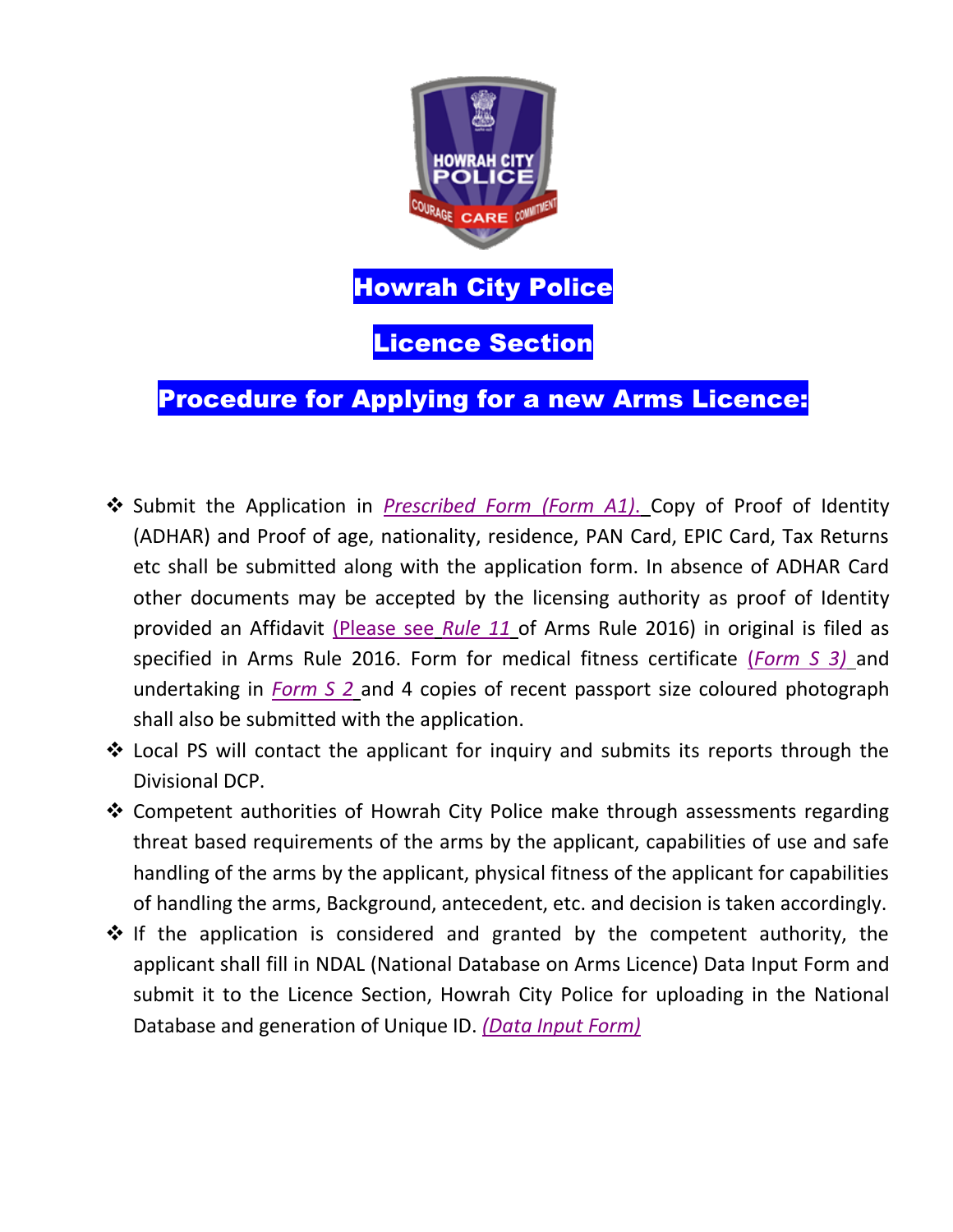## **Procedure for Applying for a new Arms Licences by Companies and Banks:**

- **❖** Submit the Application in *Prescribed Form (Form A 2)* with all supporting documents.
- Local PS will contact you for verification.
- $\triangle$  On receipt of Police Report, decision is taken by competent authority.
- For Retainers Application, please submit Application in *Form B 3*.

#### **Procedure for Applying for transfer of Licence under Heirloom Considerations:**

#### **If the Licensee is Alive:**

- $\cdot$  The Licensee shall apply for transfer of the license to his/her legal.
- The Licensee shall also make an affidavit before a first class magistrate regarding his wish to transfer of the license to the particular legal heir. The affidavit shall contain the full list of legal heirs of the licensee also (this is required by the Licensing Authority in case of unfortunate death of the licensee while the application is pending).
- $\cdot$  The Legal heir shall, at the same time, submit application in prescribed form (as in case of a new license) along with documents noted above.
- $\triangle$  Rest procedure has described in the foregoing paragraph.

#### **If the Licensee is Dead:**

- ◆ One Legal heir shall submit application in prescribed form (as in case on new licence) along with attested death certificate of the licensee and other documents noted above.
- ❖ All other legal heirs shall denounce their claims, either in same or separate affidavit sworn in before a first class magistrate.
- $\triangleleft$  Rest procedure described above.

**Procedure for Registration of Licences Issued by Other Licensing Authority:**

**Valid** Arms Licence.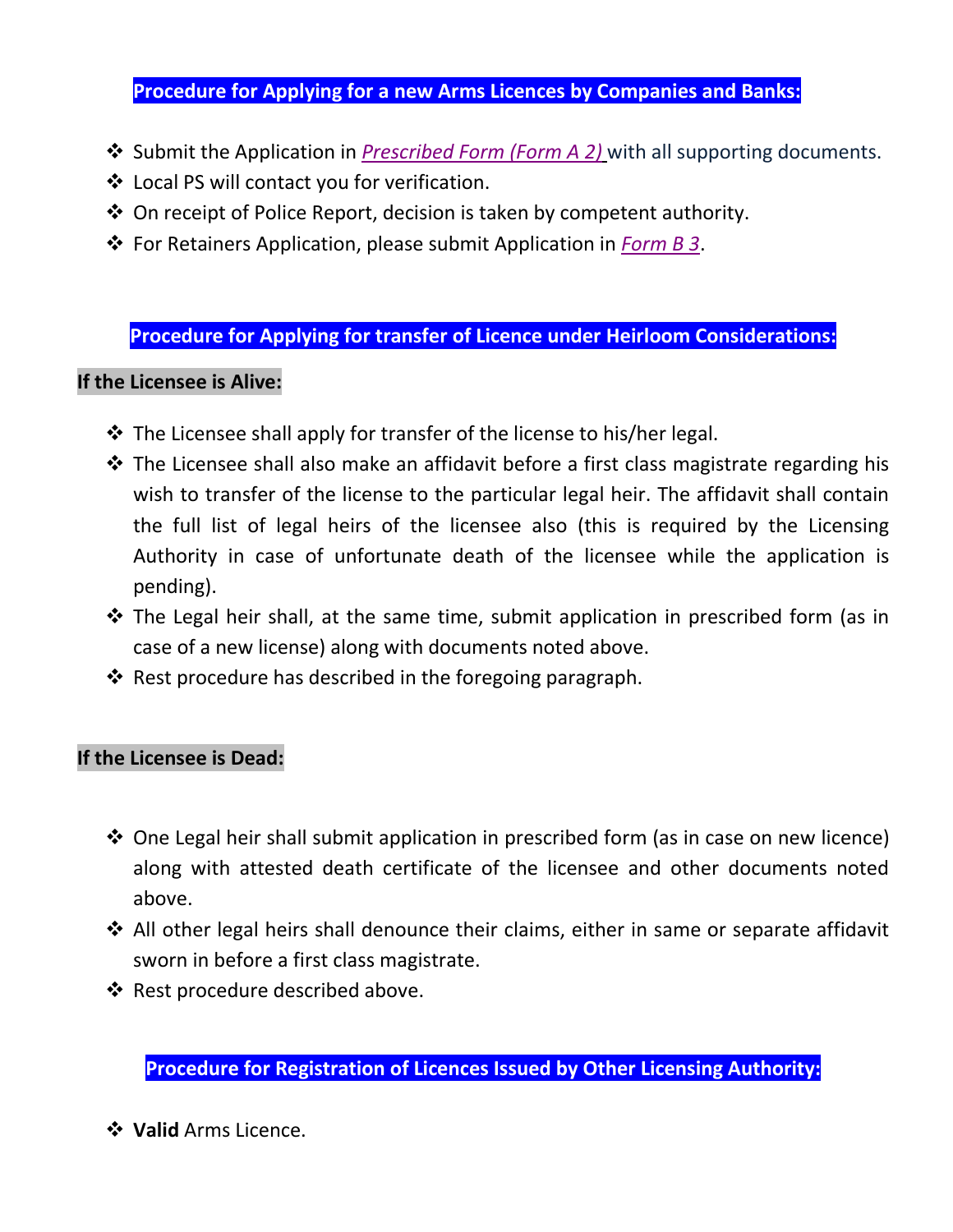- Application in prescribed Form (as in case of new licence) along with proof of residence, proof of identity and other required documents.
- Licence Section, Howrah City Police asks for Local Police Report.
- ◆ On receipt of the application, NOC of the Licensing Authority is asked for by Licence Section,
- ❖ Howrah City Police.
- On receipt of the NOC and Local Police Report, decision is taken.
- ❖ UIN shall be mandatory for application for Registration.

## **Procedure for Renewal of Arms Licences:**

- Please apply for renewal in *prescribed form (Form A 3)* at least three months before expiry of the licence along with photocopy of Proof of Residence and other required documents.
- $\cdot$  If the Licensee is a senior citizen, the competent authority may verify physical fitness and mental alertness.
- $\cdot$  If required, address and current antecedent may be verified through local PS.
- ◆ Please note that holding weapon/ammunition after expiry of licence is illegal which may lead to legal proceeding and cancellation of licence.
- For Banks/Companies etc. please submit application in *Form A 4.* These categories of licences are also liable for prosecution if the weapon(s) is/are hold illegally after expiry of validity of licence.

## **Expired Licences/ Failure of Renewal:**

- ❖ If the licensee has already expired, please deposit the gun with a Licensed Gun dealer/Local PS immediately for avoiding illegal holding which is an offence as per provision of Arms Act.
- Apply for renewal in *prescribed form (Form A 3)* along with the deposit slip, photocopy of Proof of Residence and other required documents.
- $\cdot$  If the Licensee is a senior citizen, the competent authority may verify physical fitness and mental alertness proof.
- If required, address and current antecedent and use/misuse of the weapon shall be verified through local PS.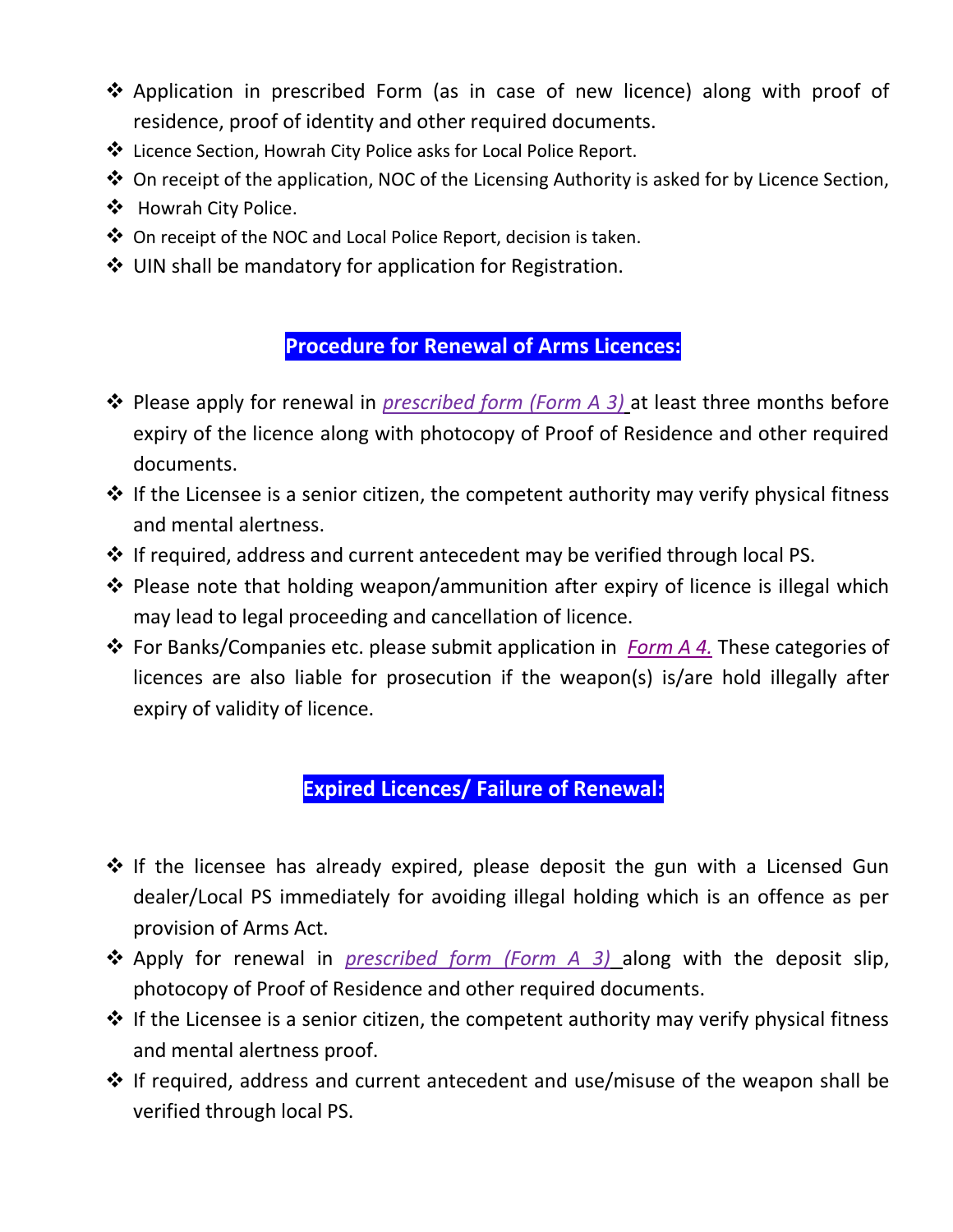- $\cdot$  Please note that holding weapon/ammunition after expiry of licence is illegal which may lead to legal proceeding and cancellation of licence.
- $\cdot$  If renewal is failed for more than 2 years, the weapon shall be deposited in term of Section 21 of Arms Act. Once it is taken in custody in terms of section 21, the weapon shall be released only on receipt of order of Home Department, Government of WB. This also applies to Banks and Companies.
- For Banks/Companies etc. please submit application in *Form A 4.* These categories of licences are also liable to face prosecution if the weapon(s) is/are hold illegally after expiry of validity of licence.

## **Procedure for Sale of Licensed Arms:**

- $\cdot$  Please apply for sale permission along with consent letter from the buyer who wishes to buy the gun.
- $\triangle$  Please enclose a photo copy of licence of the buyer.
- $\cdot$  If the (seller) licence expired, it has to be renewed before issue of sale permission.
- $\cdot \cdot$  If, at any point of time, there is illegal holding due to non renewal of the licence, Local Police Report may be required by the Licensing Authority to verify use/misuse of the gun.
- $\triangle$  On receipt of permission and on completion of sale, the licensee shall submit original licence forthwith at Licence Section, Howrah City Police for updating record.

## **Fire Arm Free Zone:**

- For obtaining fire Arm Free Zone, please apply in *Form A 14.*
- Please see Rule 46 of Arms Rule 2016 for details guidelines.

**Licence for Exhibiting Fire Arms in Museums:**

 $\cdot$  Please see rule 41 of Arms Rule 2016 for details guidelines.

**Licence of Arms/Ammunitions for Theatrical/Film/Television Productions:**

Please see Rule 42 of Arms Rule 2016 for details guidelines.